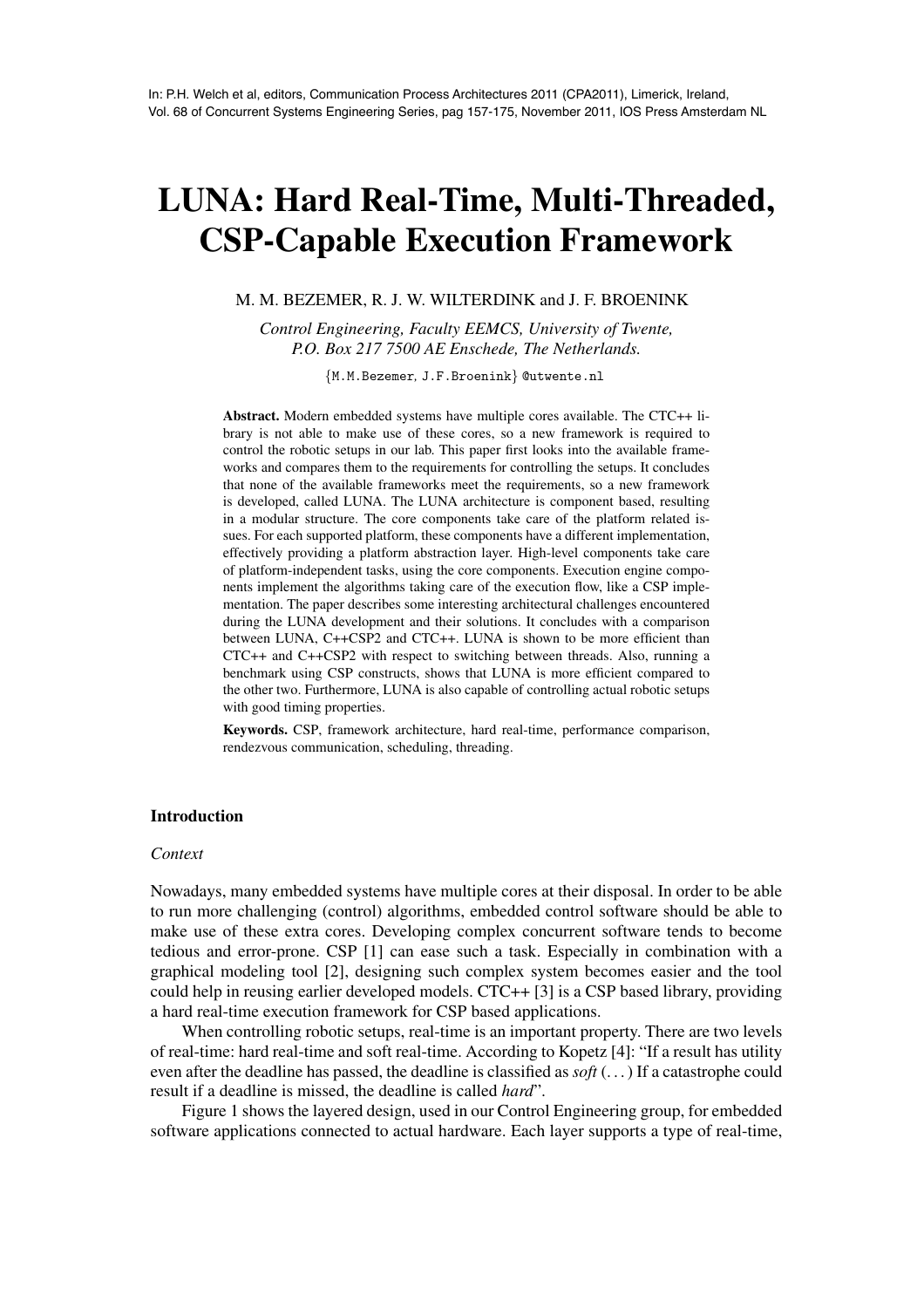

Figure 1. Software architecture for embedded systems [5].

varying from non real-time to hard real-time. The 'Loop control' is the part of the application responsible for controlling the physical system and it is realised in a hard real-time layer. The hard real-time layer has strict timing properties, guaranteeing that given deadlines are always met. If this for whatever reason fails, the system is considered unsafe and catastrophic accidents might happen with the physical system or its surroundings due to moving parts. The soft real-time layer tries to meet its deadlines, without giving any hard guarantees. If the design is correct nothing serious should happen in case such a deadline is not met. This layer can be used for those parts of the application which are more complex and require more time to run its tasks, like algorithms which map the environment, plan future tasks of the physical system or communicate with other systems. The non real-time layer does not try to meet any deadlines, but provides means for long running tasks or for an user interface. The left-over resources of the system are used for these tasks, without giving any guarantees of the availability of them.

Robotic and mechatronic setups like the ones in our lab require a hard real-time layer, since it is undesirable for the actual setups to go haywire. The use of Model Driven Development (MDD) tools makes developing for complex setups a less complex and more maintainable task [6]. For the multi-core or multi-CPU embedded platforms, we would like to make use of these extra resources. Unfortunately, the CTC++ library, as it is, is not suitable for these platforms, as it can only use one core or CPU. This paper evaluates possibilities to overcome this problem.

The requirements for a suitable framework that can be used for robotic and mechatronic setups are:

- *Hard real-time*. This incorporates that the resulting application needs to be deterministic, so it is possible to guarantee that deadlines are always met. The framework should provide a layered approach for such hard real-time systems (see Figure 1).
- *• Multi-platform*. The setups have different kind of hardware platforms to run on, like PowerPC, ARM or x86 processors. Also different operating systems should be supported by the framework.
- *• Thread support*. In order to take advantage of multi-core or multi-CPU capable target systems.
- *Scalability*. All kind of setups should be controlled: From the big robotic humanoids in our lab to small embedded platforms with limited computer resources.
- *• CSP execution engine*. Although, it should *not* force the use of CSP constructs when the developer does not want it, as this might result in not using the framework at all.
- *Development time*. The framework should decrease the development time for complex concurrent software.
- *• Debugging and tracing*. Provide good debugging and tracing functionality, so developed applications using the framework can be debugged easily and during development unexpected behaviour of the framework can be detected and corrected. Realtime logging functionalities could preserve the debug output for later inspection.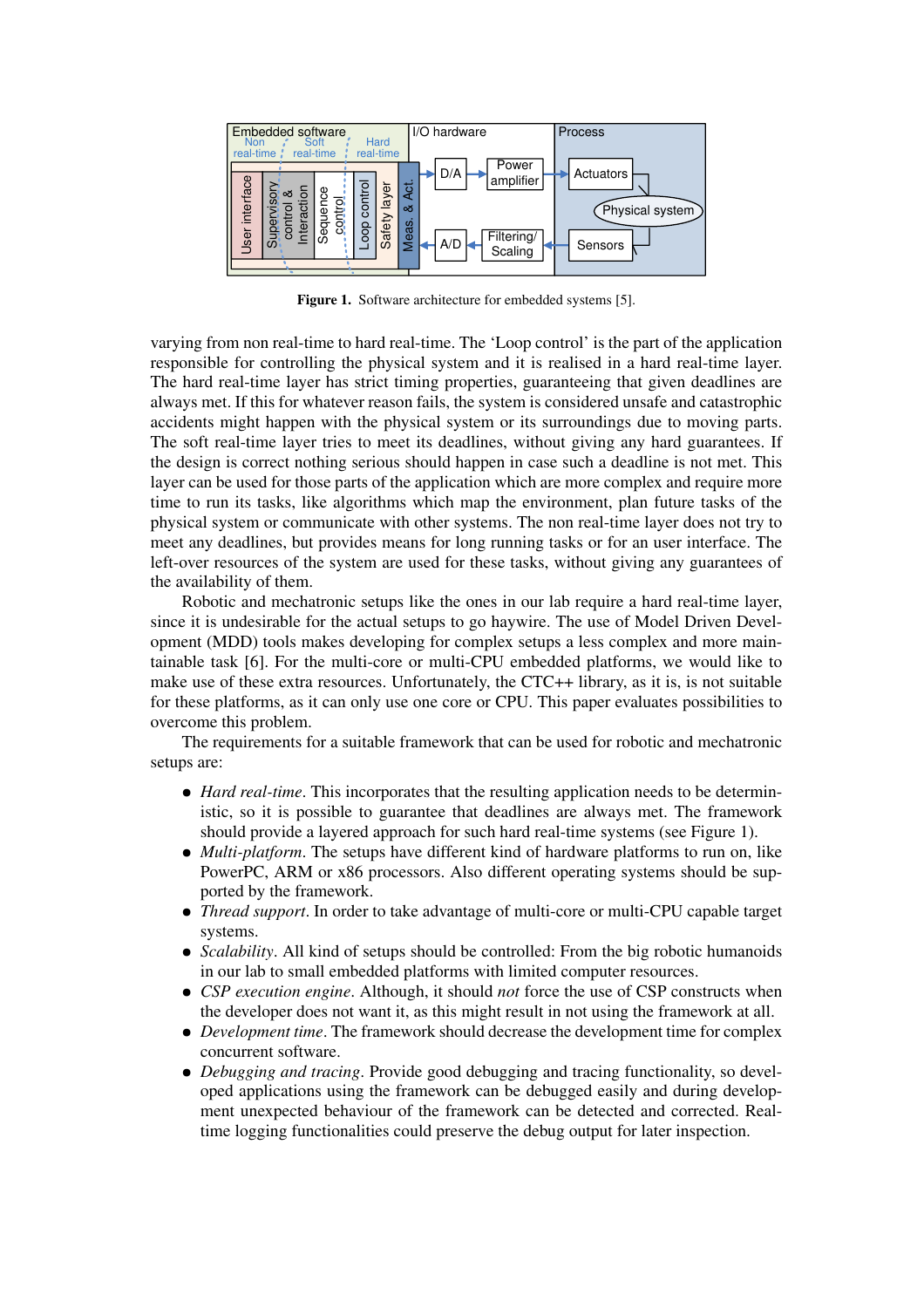The CTC++ library meets most requirements, however as mentioned before, it does not have thread support for multi-core target systems. It also has a tight integration with the CSP execution engine, so it is not possible to use the library without being forced to use CSP as well. This is an obstacle to use the library from a generic robotics point of view and results in ignoring the CTC++ library altogether, as is experienced in our lab. A future framework should prevent this tight integration. By adding a good MDD tool to the toolchain, the robotic oriented people can gradually get used to CSP.

It might seem logical to perform a major update to CTC++. But unfortunately the architecture and structure of the library became outdated over the years, making it virtually impossible to make such major changes to it. So other solutions need to be found to solve our needs.

# *Existing Solutions*

This section describes other frameworks, which could replace the CTC++ library. For each framework the list with requirements is discussed to get an idea of the usability of the framework.

A good candidate is the C++CSP2 library [7] as it already has a multi-threaded CSP engine available. Unfortunately it is not suitable for hard real-time applications controlling setups. It actively makes use of exceptions to influence the execution flow, which makes a application non deterministic. Exceptions are checked at run-time, by the C++ run-time engine. Because the C++ run-time engine has no notion of custom context switches, exceptions are considered unsafe for usage in hard real-time setups. Also as exceptions cannot be implemented in a deterministic manner, as they might destroy the timing guarantees of the application. Exceptions in normal control flow also do not provide priorities which could be set for processes or groups of processes. This is essential to have hard, soft and non real-time layers in a design in order to meet the scheduled deadlines of control loops. And last, it makes use of features which are not commonly available on embedded systems. On such systems it is common practice to use the microcontroller C library (uClibc) [8], in which only commonly used functionality of the regular C library is included. Most notably, one of the functionalities which is not commonly included in uClibc is *Thread Local Storage*, but is used by C++CSP2.

Since Java is not hard real-time, for example due to the garbage collector, we did not look into the Java based libraries, like JCSP [9]. Although, there is a new Java virtual machine, called JamaicaVM [10], which claims to be hard real-time and supporting multi-core targets. Nonetheless, JCSP was designed without hard real-time constraints in mind and so may not be suitable for hard real-time.

Besides these specific CSP frameworks, there are non-CSP-based frameworks to which a CSP layer might be added. OROCOS [11] and ROS [12] are two of these frameworks and both claim to be real-time. But both will not be able to run hard real-time 1KHz control loops on embedded targets which are low on resources. Their claim about being real-time is probably true when using dedicated hardware for the control loops, which are fed by the framework with 'setpoints'. Basically, the framework is operating at a soft real-time level, since it does not matter if a setpoint arrives slightly late at the hardware control loop. In our group we like to design the control loops ourselves and are not using such hardware control loop solutions. Furthermore, it is impossible to use formal methods to confirm that a complex application, using one of these frameworks, is deadlock or livelock free, because of the size and complexity of these frameworks [13].

Based on the research performed on these frameworks, we have decided to start over and implement a completely new framework. Available libraries, especially the CTC++ and C++CSP2 libraries, are helpful for certain constructs, ideas and solutions. The new framework can reuse these useful and sophisticated parts, to prevent redundant work and knowl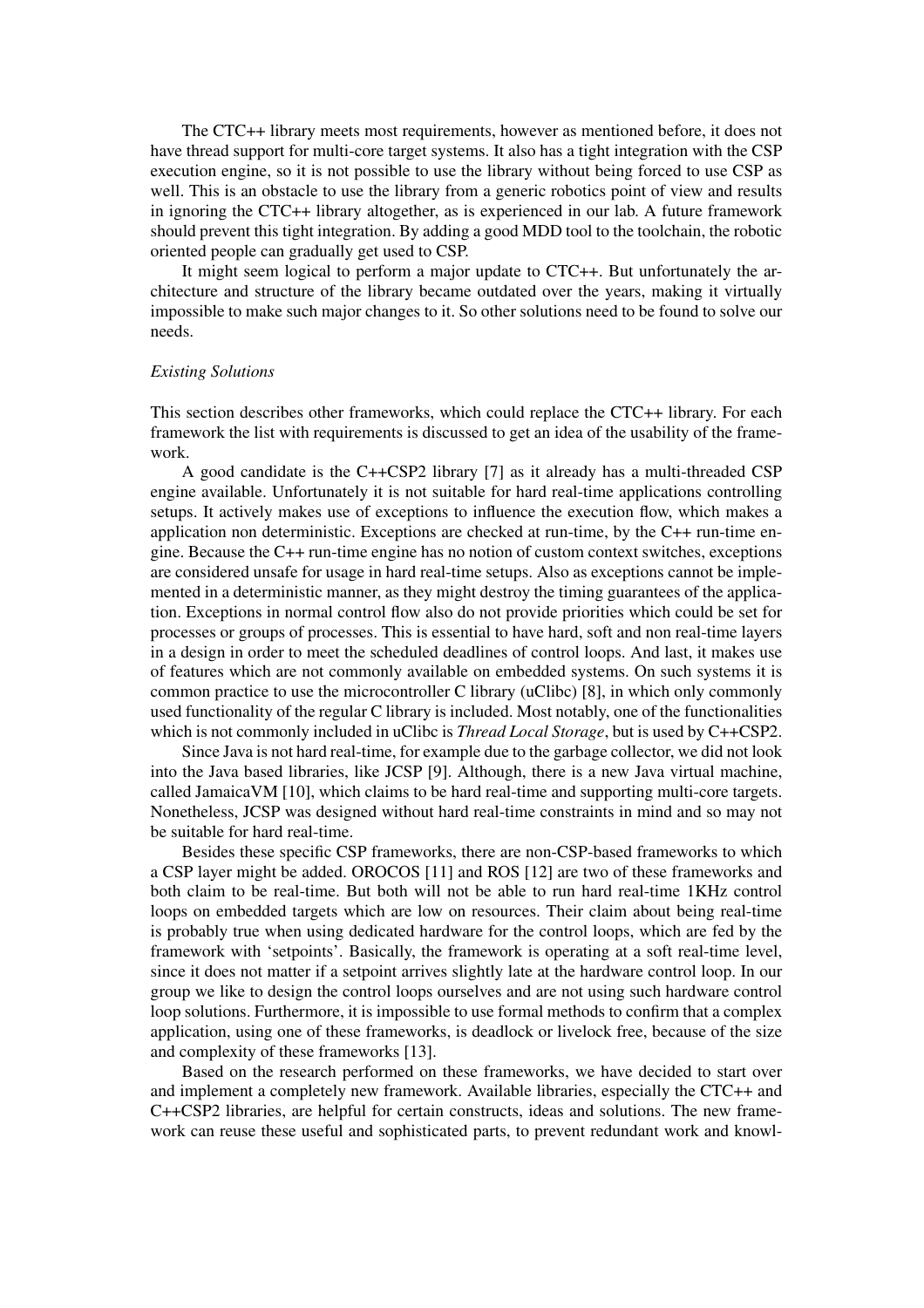edge being thrown away. After implementing the mentioned requirements, it should be able to keep up with our future expansion ideas.

#### *Outline*

The next section describes the general idea behind the new framework, threading, the CSP approach, channels and alternative functionality. Section 2 compares the framework with the other related CSP frameworks mentioned earlier, for some timing tests and when actually controlling real setups. In the next section, the conclusions about the new framework are presented. And the last section discusses future work and possibilities.

# 1. LUNA Architecture

The new framework is called LUNA, which stands for 'LUNA is a Universal Networking Architecture'. A (new) graphical design and code generation tool, like gCSP [14], is also planned, tailored to be compatible with the LUNA. This MDD tool will be called Twente Embedded Real-time Robotic Application (TERRA). It is going to take care of model optimisations and by result generating more efficient code, in order to reduce the complexity and needs of optimisations in LUNA itself.



Figure 2. Overview of the LUNA architecture.

LUNA is a component based framework that supports multiple target platforms, currently planned are QNX, RTAI and Xenomai. To make development more straightforward, Linux and Windows will also be supported as additional platforms. Figure 2 shows the overview of the LUNA components and the levels they are on. The gray components are not implemented yet, but are planned for future releases.

The *Core Components* (1) level contains basic components, mostly consisting of platform supporting components, providing a generic interface for the platform specific features. OS abstraction components are available to support the target operating system (OS), like threading, mutexes, timers and timing. The architecture abstraction components provide support for features specific to an architecture (or hardware platform), like the support for (digital) input and output (I/O) possibilities. Other components can make use of these core components to make use of platform specific features without knowledge of the actual chosen platform. Another group of core components are the utility components, implementing features like debugging, generic interfaces and data containers.

The next level contains the *High-level Components* (2). These are platform independent by implementing functionality using the core components. An example is the Networking component, providing networking functionality and protocols. This typically uses a socket component as platform-dependent glue and build (high-level) protocols upon these sockets.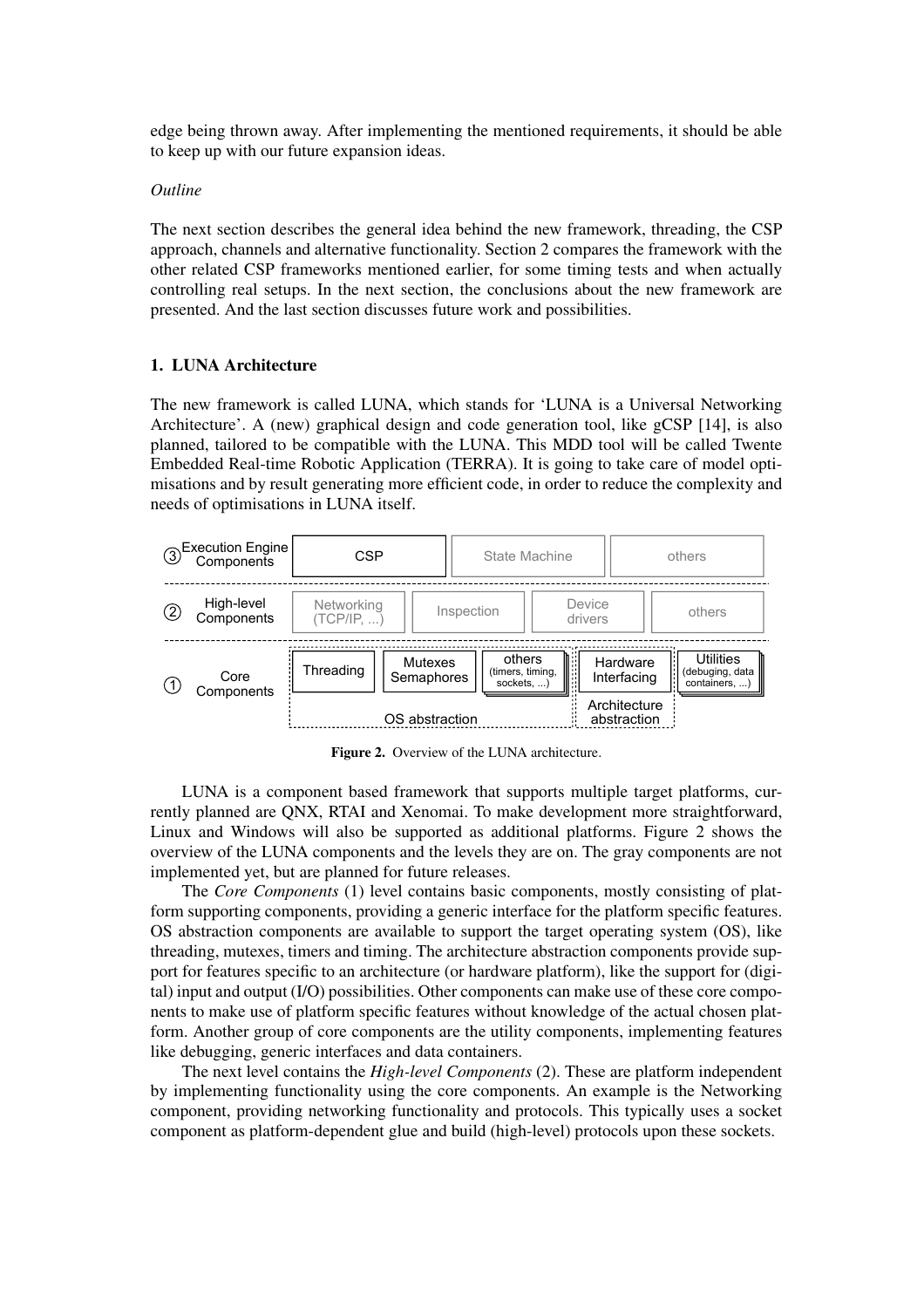The *Execution Engine Components* (3) implement (complex) execution engines, which are used to determine the flow of the application. For example a CSP component provides constructs to have a CSP-based execution flow. The CSP component typically uses the core components for threading, mutexes and so on and it uses high-level components like networking to implement networked rendezvous channels.

Components can be enabled or disabled in the framework depending on the type of application one would like to develop, so unused features can be turned off in order to save resources. Since building LUNA is complex due to the component based approach and the variety of supported platforms, a dedicated build system is provided. It is heavily based on the OpenWrt buildroot [15,16].

The initially supported platform is QNX [17], which is a real-time micro-kernel OS. QNX natively supports hard real-time and rendezvous communication. This seemed ideal to start with, relieving the development load for an initial version of LUNA. As QNX is POSIX compliant, a QNX implementation of LUNA would result in supporting other POSIX compliant operating systems as well. Or, at least it would support parts of the OS which are compatible, as not many operating systems are fully POSIX compliant.

# *1.1. Threading Implementation*

LUNA supports OS threads (also called kernel threads) and User threads to be able to make optimal use of multi-core environments. OS threads are resource-heavy, but are able to run on different cores and User threads are light on resources, but must run in a OS thread and are thus running on the same core as the OS thread. A big advantage of using OS threads is the preemptive capabilities of these threads: Their execution can be forcefully paused anywhere during its execution, for example due to a higher priority thread becoming ready. User threads can only be paused at specified moments, if such a moment is not reached, for example due to complex algorithm calculations, other User threads on the same OS thread will not get activated. Combining resource-heavy OS threads and non preemptive capable User threads results in a hybrid solution. This allows for constructing groups of threads which can be preempted but are not too resource-heavy.

As the term already implies, the OS threads are provided and maintained by the OS. For example, the QNX implementation uses the POSIX thread implementation provided by QNX and for Windows LUNA would use the Windows Threads. Therefore, the behaviour of an OS thread might not be the exactly the same for each platform.

The User threads are implemented and managed by LUNA, using the same principles as [7,18], except the LUNA User threads are not run-time portable to other OS threads. There is no need for it and this will break hard real-time constraints.

Figure 3 shows the LUNA threading architecture. Two of the components levels of Figure 2 are visible, showing the separation of the threading implementation and the CSP implementation.

UThreadContainer (UTC) and OSThread are two of the available thread types, both implementing the IThread interface. This IThread interface requires a Runnable, which acts as a container to hold the actual code which will be executed on the thread. The CSP functionality, described in more detail in the next section, makes use of the Runnable to provide the code for the actual CSP implementation.

To make the earlier mentioned hybrid solution work, each OS thread needs its own scheduler to schedule the User threads. This scheduling mechanism is divided into two objects:

1. the UTC which handles the actual context switching in order to activate or stop a User thread.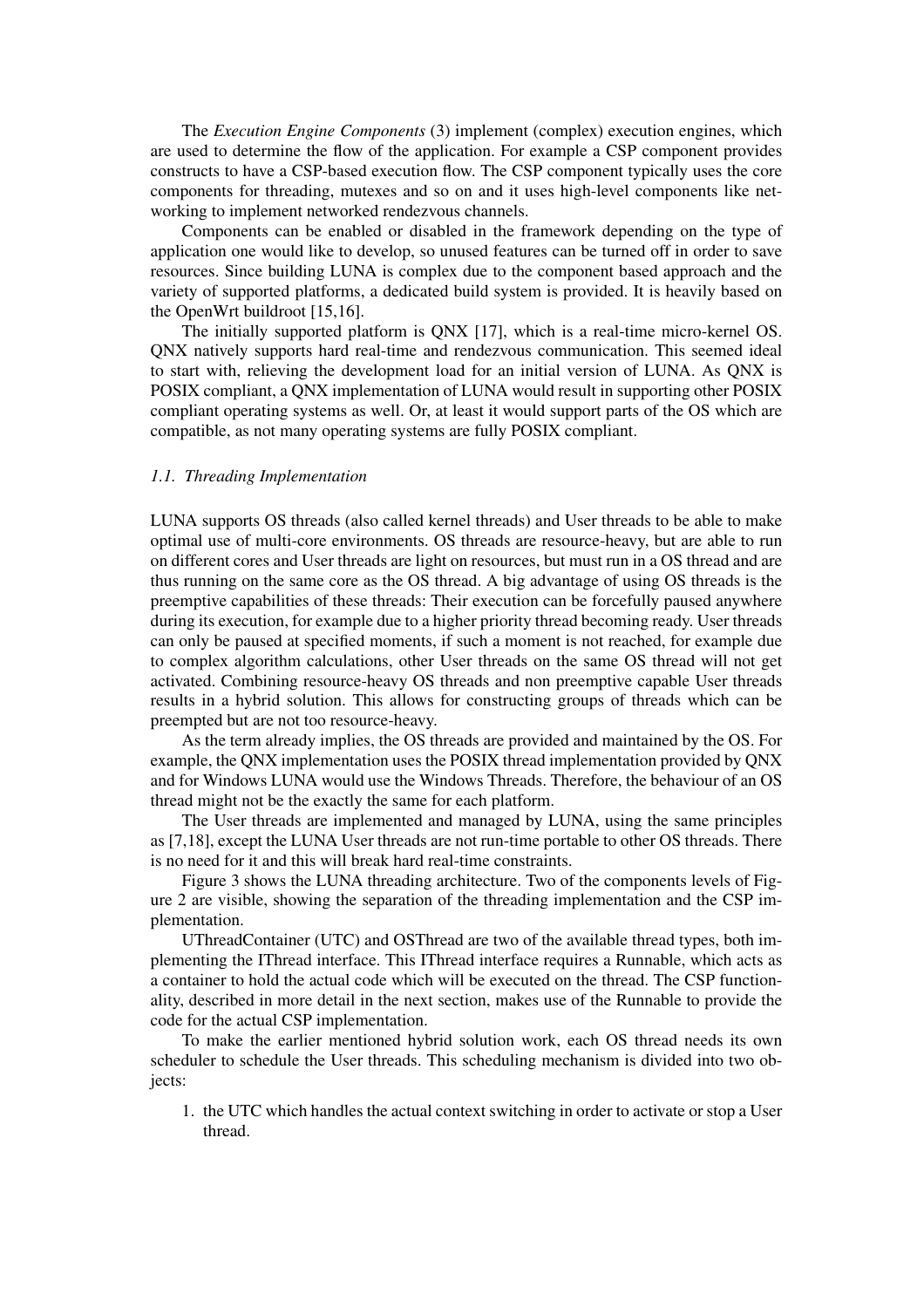

Figure 3. UML diagram of threads and their related parts.

2. the UScheduler which contains the ready and blocked queue and decides which User thread is the next to become active.

The UTC also contains a list with UThreads, which are the objects containing the 'context' of a User thread: the stack, its size and other related information. Besides this context relation data, it also contains a relation with the Runnable which should be executed on the User thread.

For the CSP functionality a 'separation of concerns' approach is taken for the CSP processes and the threads they run on. The CSP processes are indifferent whether the underlying thread is an OS thread or a User thread, which is a major advantage when running on multi-core targets. This approach can be taken a step further in a distributed CSP environment where processes are activated on different nodes. This will also facilitate deployment, seen from a supervisory control node. Due to this separation, it is also possible to easily implement other execution models.

The figure shows that the Sequential, Parallel and Recursion processes are not inheriting from CSProcess but from CSPConstruct. The CSPConstruct interface defines the activate, done and exit functions and CSProcess defines the actual run functionality and context blocking mechanisms. Letting the processes inherit from CSPConstruct is an optimisation: This way they do not require context-switches because their functionality is placed in the activate and done functions, which is executed in the context of its parent respectively child threads. The Alternative implementation still is a CSProcess, because it might need to wait on one of its guards to become ready and therefore needs the context blocking functionality of the CSProcess.

The UTC implements the Runnable interface so that it can be executed on an OS thread. When the UTC threading mechanism starts, it switches to the first User thread as a kickstart for the whole process. When the User thread is finished, yields or is explicitly blocked, the UTC code switches to the next User thread which is ready for execution. Due to this architectural decision, the scheduling mechanism is not running on a separate thread, but makes use of the original thread, in between the execution of two User threads.

During tests, the number of threads was increased to 10,000 without any problems. All threads got created initially and they performed their task: increase a number and print it. After executing its task, each thread was properly shutdown.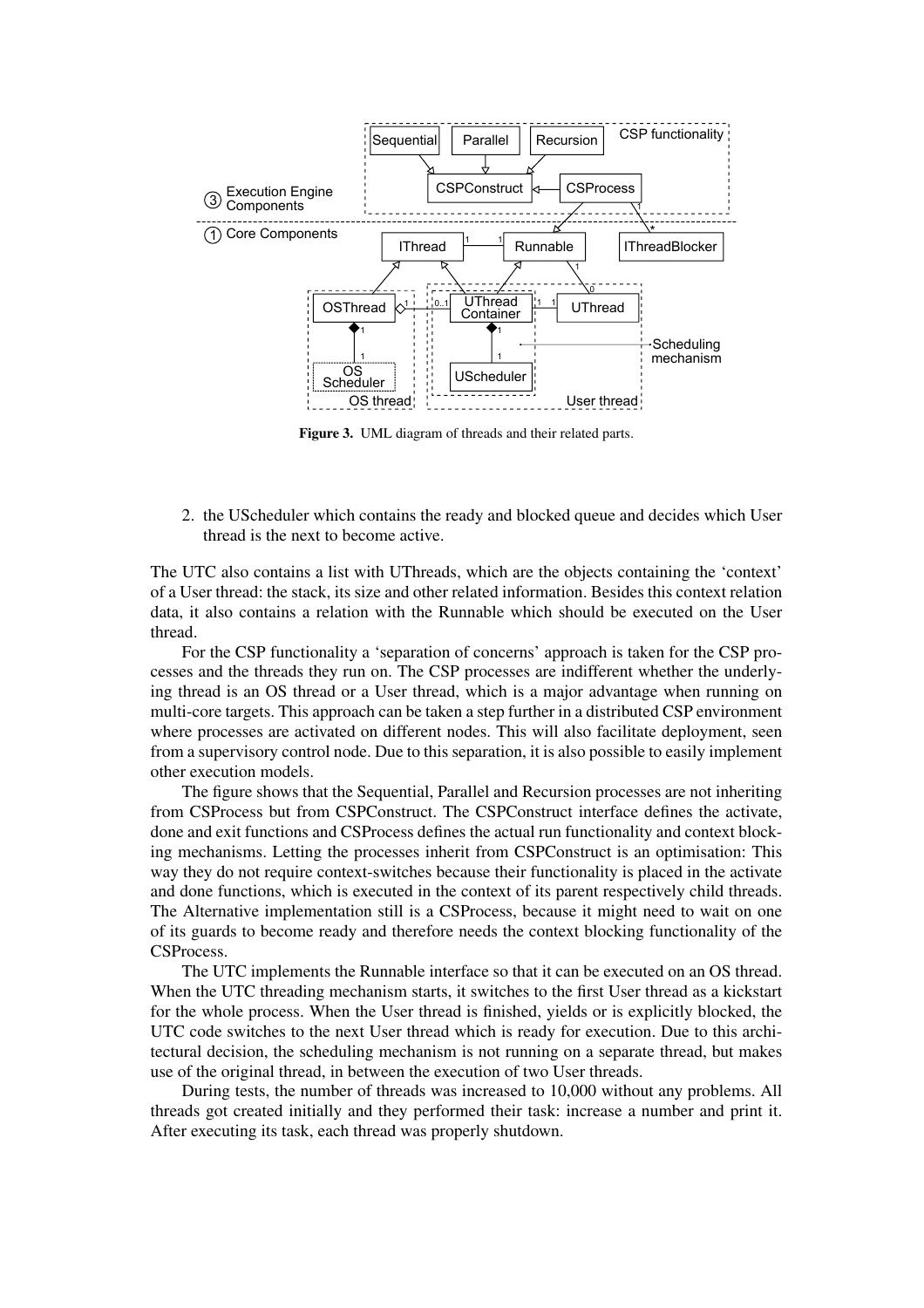# *1.2. LUNA CSP*

Since LUNA is component based, it is possible to add another layer on top of the threading support. Such a layer is the support layer for a CSP-based execution engine. It is completely separated from the threading model, so it will run on any platform that has threading support within LUNA.

Each CSP process is mapped on a thread. Because of the separation of CSP and the threading model, the CSP processes are indifferent whether the underlying thread is an OS thread or a User thread, which is a major advantage when running on multi-core targets. This will also facilitate code generation, since code generation needs to be able to decide how to map the CSP processes on the available cores in an efficient way without being limited by thread types.

Figure 4 shows the execution flow of three CSProcess components, being part of this greater application:

 $P = Q || R || S$  $Q = T$ ; U

Process  $P$  is a parallel process and has some child processes, of which process  $Q$  is one. Process  $\bf{O}$  is a sequential process and also has some child processes. Process  $\bf{T}$  is one of these child processes and it does not have any child processes of its own.



Figure 4. Flow diagram showing the conceptual execution flow of a CSProcess.

First, the *pre run* of all processes is executed, this can be used to initialise the process just before running the actual semantics of the CSProcess. Next the processes are waiting in *wait for next iteration* until they are allowed to start their *run body*. After all processes have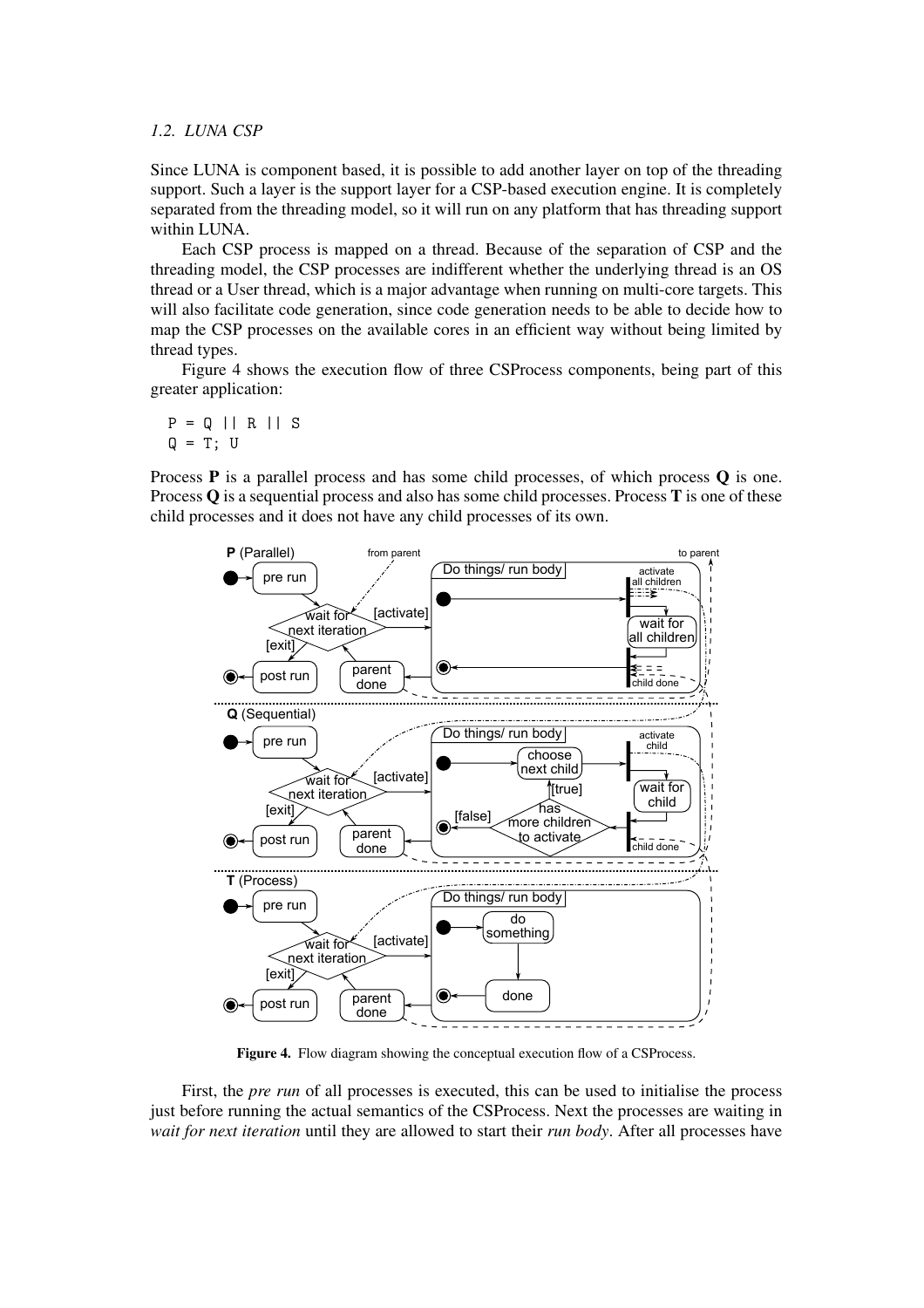executed their *pre run* the application itself is really started, so the *pre run* does not have to be deterministic yet. The *post run* of each process is executed, when the process is shutdown, normally when the application itself is shutdown. It gives the processes a chance to clean up the things they initialised in their *pre run*.

In this example, P will start when it is activated by its parent. Due to the parallel nature of the process, all children are activated at once and next the process will wait until all children are done before signalling the parent that the process is finished. Process  $\bf{Q}$  is only one of the processes that is activated by  $P$ .  $Q$  will activate only its first child process and waits for it until it is finished, because  $\bf{Q}$  is a sequential process. If there are more children available, the next one is activated and so on.  $\bf{T}$  is just a simple code blob which needs to be executed. So at some point it is activated by  $Q$ , it executes its code and sends signal back to  $Q$  that it is finished. Same goes for  $Q$ , when all its child processes are finished, it sends back a signal to P, telling it is finished.

Due to this behaviour, the CSP constructs are implemented decentralised by the CSProcesses, instead of implemented by a central scheduler. This results in a simple generic scheduling mechanism, without any knowledge of the CSP constructs. Unlike CTC++, which has a scheduler implemented that has knowledge of all CSP constructs in order to implement them and run the processes in the correct order.



Figure 5. Steps from a model to a LUNA based mapping on OS threads.

Since the CSP processes are indifferent to the type of thread they run on and how they are grouped on OS threads, LUNA needs to provide a mechanism to actually attach these processes to threads. When looking at a gCSP model (left-most part of the figure), a compositional hierarchy can be identified in the form of a tree (middle part of the figure). The MDD tool has to map the processes onto a mix of OS and User threads using the compositional information and generate code. Because of the 'separation of concerns' code generation is straightforward as the interoperation of OS and User threads is handled by LUNA. Figure 5 shows the required steps to map the model to OS threads.

First, the model needs to be converted to a model tree (number *1* in the figure). This model-tree contains the compositional relations between all processes. Second, the user (or the modeling tool) needs to group processes (*2*) which are put on the same OS thread, for example criteria for grouping could be processes which heavily rely on communication or try to balance the execution load. Each process is mapped to a UThread object (*3*). Except for the compositional processes mentioned in the previous section, they are mapped onto CSPConstructs. Next, each group of of UThreads is put in an UThreadContainer (UTC) (*4*).

Finally, each UTC is mapped to an OS thread (*5*), so the groups of processes can actually run in parallel and have preemption capabilities. It is clear that making good groups of processes will influence the efficiency of the application, so using an automated tool is recommended [19].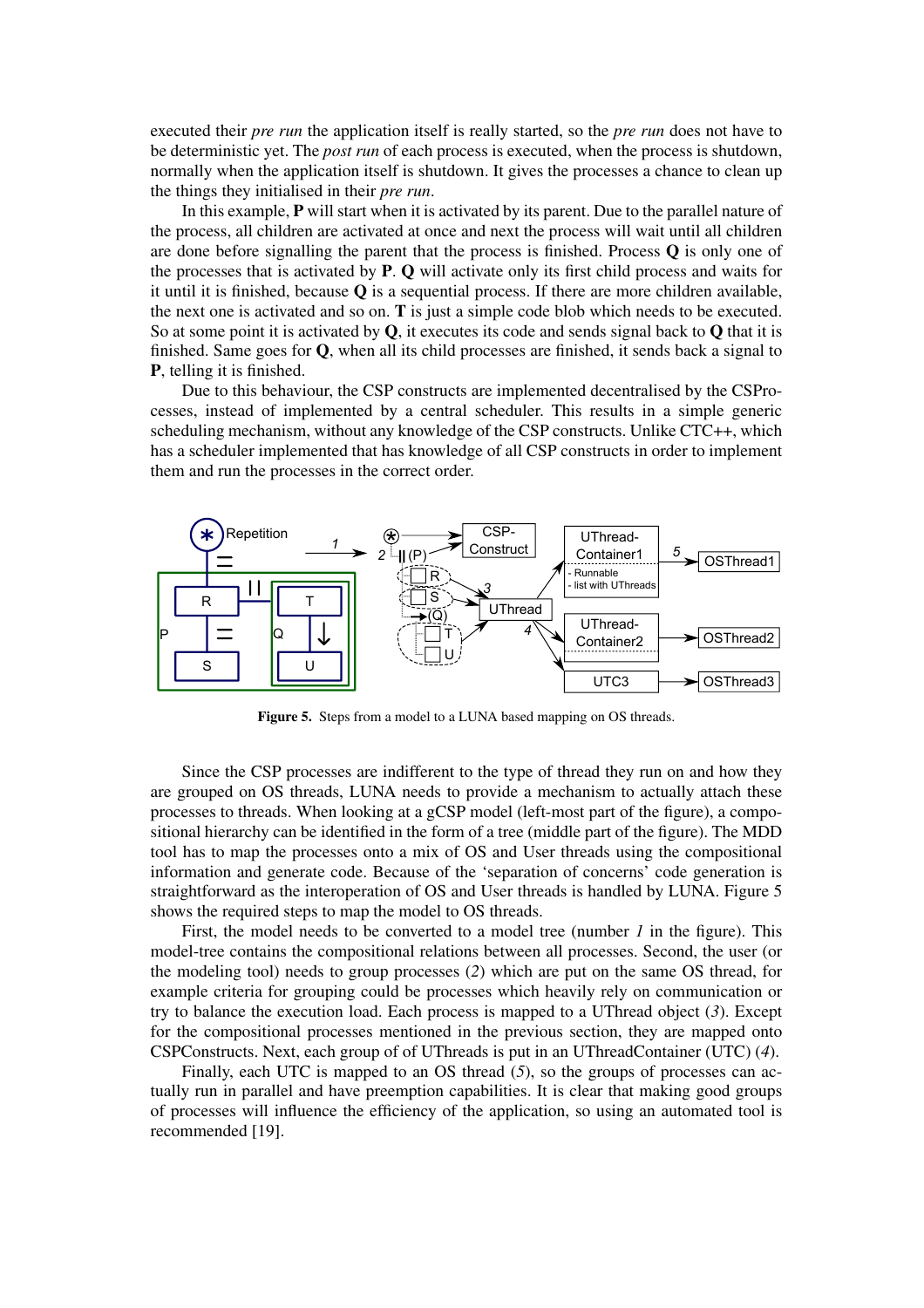# *1.3. Channels*

One of the initial reasons for supporting QNX was the availability of native rendezvous communication support between QNX threads. This indeed made it easy to implement channels for the OS threads, but unfortunately it was *not* for the User threads. Main problem is that two User threads which want to communicate may be placed on the same OS thread. If one User thread wants to communicate over a rendezvous channel and the other side is not ready, the QNX channel blocks the thread. But QNX does not know about the LUNA implemented scheduler and its User threads, so it blocks the OS thread instead. The other User thread which is required for the communication now never becomes ready and a deadlock occurs. So unfortunately, for communication between User threads on the *same* OS thread the QNX rendezvous channels are not usable and the choice to initially support QNX became less strong.

Figure 6 shows the 2 possible channel types. Channel 1 is a channel between two OS threads. The QNX rendezvous mechanism can be used for this channel. Channel 2a and 2b are communication channels between two User threads; it does not matter whether the User threads are on the same OS thread or not. For this type of channel the QNX rendezvous mechanisms cannot be used as explained earlier, as it could block the OS thread and therefore prevent execution of other User threads on that OS thread. An exception could be made for



Figure 6. Overview of the different channel situations.

OS threads with one User thread, but such situations are undesired since it is more efficient to directly run code on the OS thread without the User thread in between. Guarded channels are also not supported by QNX, so for this type of channels a custom implementation is also required.



Figure 7. Diagram showing the channel architecture.

Figure 7 shows the architecture of the channel implementation. A channel is constructed modularly: The buffer, Any2In and Out2Any types can be exchanged with other compatible types. The figure shows an unbuffered any-to-any channel, but a buffered any-to-one is also possible, along with all kinds of other combinations.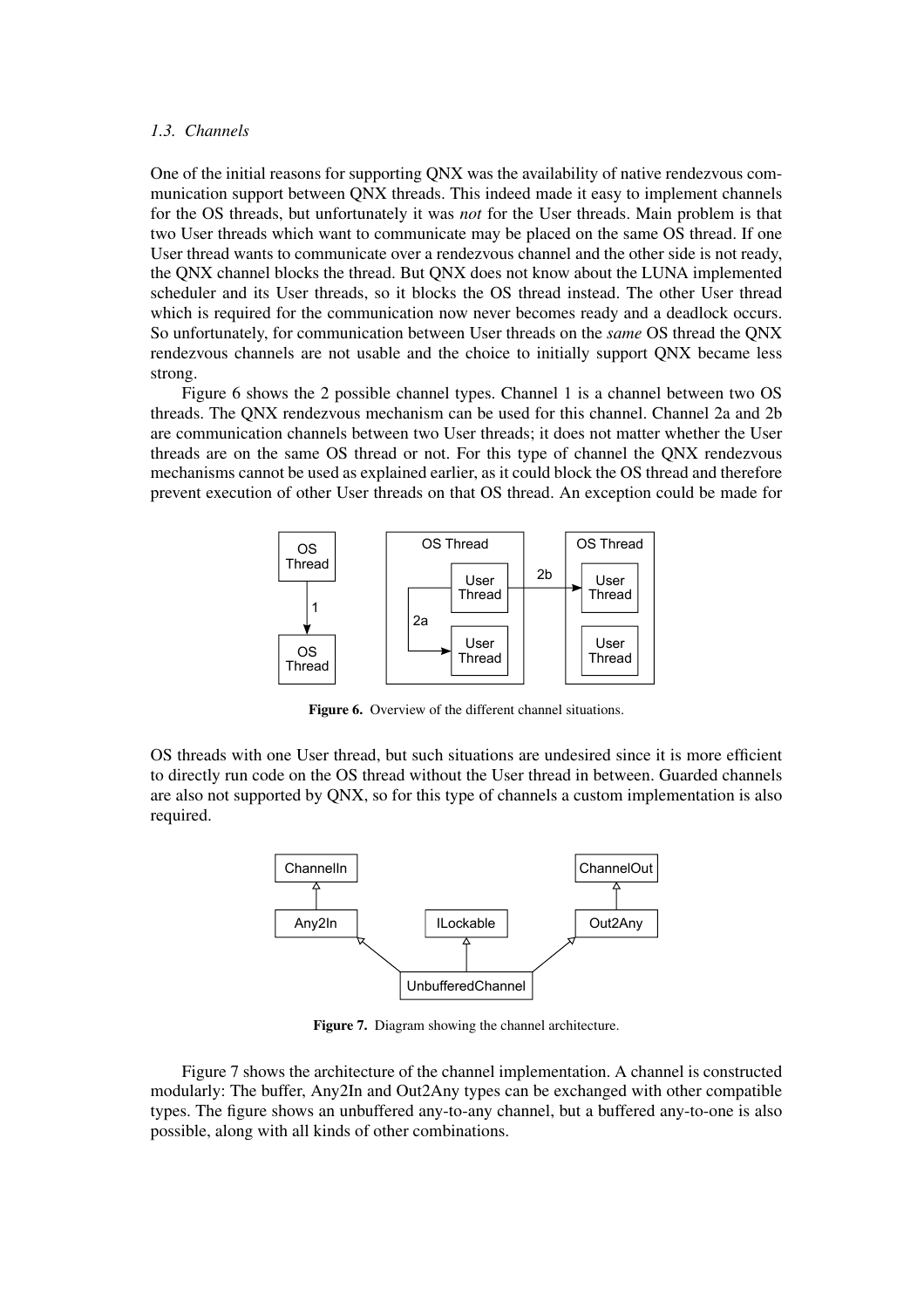```
write() {
  ILockable.lock()
  if (isReaderReady ()) {
    IReader reader = findReadyReaderOrBuffer()
    transfer(writer , reader)
    reader.unblockContext()
    ILockable.unlock()
  } else {
    setWriterReady(writer)
    ready_list.add(writer)
    writer.blockContext(ILockable)
  }
}
```
Listing 1. Pseudocode showing the channel behaviour for a write action.

Listing 1 shows the pseudocode for writing on a channel. The ILockable interface is used to gain exclusive access to the channel, in order to make it 'thread safe'. Basically, there are two options: Either there is a reader (or buffer) ready to communicate or not. If the reader is already waiting, the data transfer is performed and the reader is unblocked so it can be scheduled again by its scheduler when possible. In the situation that the reader is not available, the writer needs to be added to the *ready list* of the channel, so the channel knows about the writers which are ready for communication. This list is ordered on process priority. And, the writer needs to be blocked until a reader is present. The same goes for reading a channel, but exactly the other way around.

The *findReadyReaderOrBuffer()* method checks if there is buffered data available, otherwise it calls a *findReadyReader()* method to search for a reader which is ready. The *is-ReaderReady()* and *findReadyReader()* methods are implemented by the Out2Any block or by a similar block that is used. So depending on the input type of the channel, the implementation is quite simple when there is only one reader allowed on the channel or more complex when multiple readers are allowed. The *transfer()* method is implemented by the (Un)bufferedChannel and therefore is able to read from a buffer or from an actual reader depending on the channel type.

LUNA supports communication between two User threads on the same OS thread by a custom developed rendezvous mechanism. When a thread tries to communicate over a channel and the other side is not ready, it gets blocked using the IThreadBlocker (see Figure 3). By using the IThreadBlocker interface, the thread type does not matter since the implementation of this interface is dependent on the thread type. For User threads, the scheduler puts the current thread on the blocked queue and activates a context-switch to another User thread which is ready. This way the OS thread is still running and the User thread is blocked till the channel becomes ready and the scheduler activates it. And for OS threads, it uses a semaphore to completely block the OS thread until the channel is ready.

As mentioned in the start of this section, there are different implementations of channels: the QNX implementation used for communication between OS threads and the LUNA implementation for communication between User threads and/or OS threads. It would be cumbersome for a developer to have to remember to choose between these types, especially when the User threads are not yet mapped to their final OS threads. So a channel factory is implemented in LUNA. When all CSP processes are mapped on their threads, this factory can be used to determine what types of channels are required. Having the information of the type of threads to map the CSP processes on is sufficient to determine the required channel implementation. At run-time, before the threads are activated, the factory needs be invoked to select a correct implementation for each channel. If a developer (or code generation) moves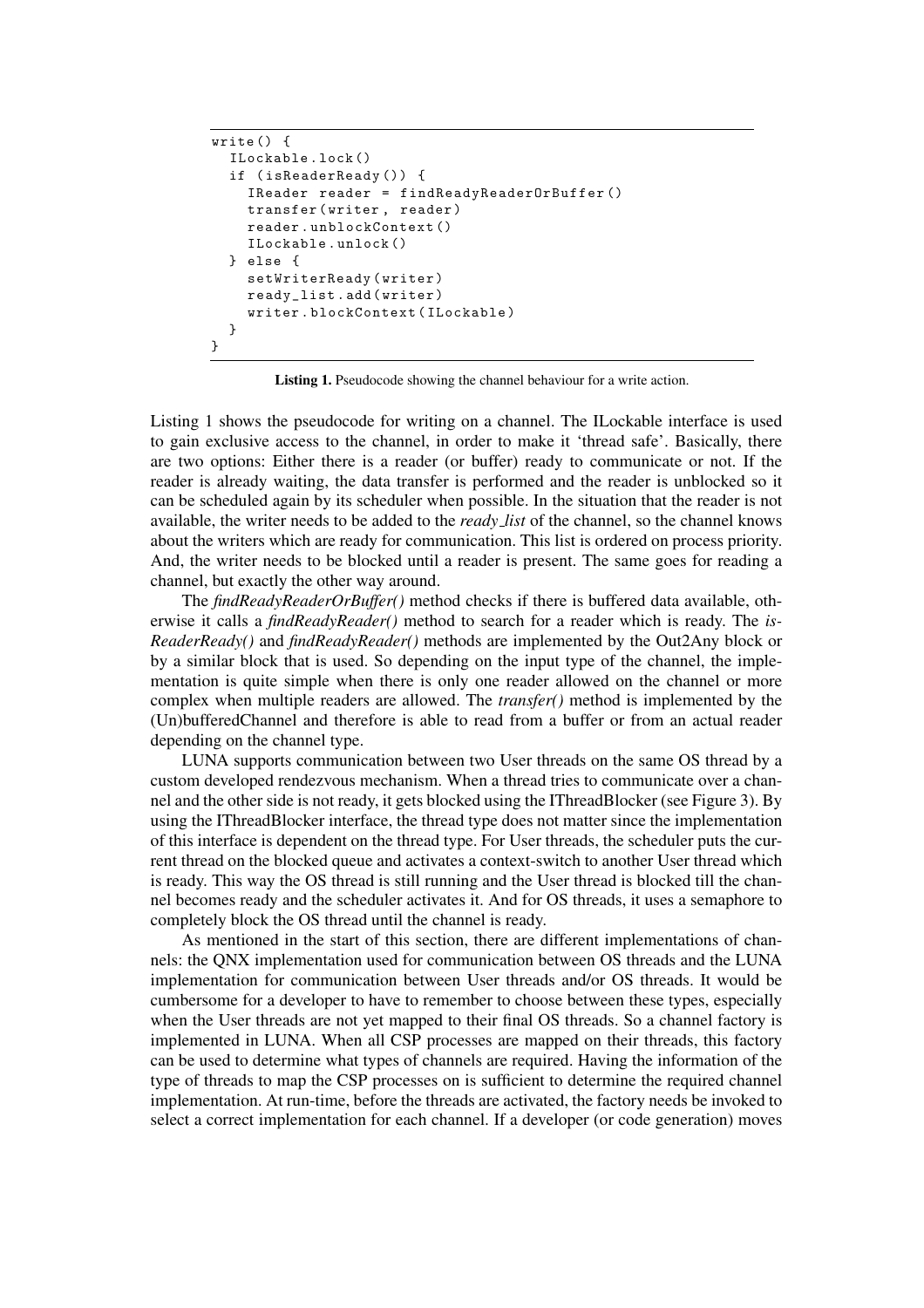a CSP process to another OS thread, the factory will adapt accordingly, using the correct channel implementation for the new situation.

# *1.4. Alternative*

The Alternative architecture is shown in Figure 8. It is a CSProcess itself, but it also has a list of other CSProcesses which implement the IGuard interface. Alternative uses the list when it is activated and will try to find a process which meets its IGuard conditions. Currently, the only guarded processes that are available are the GuardedWriter and GuardedReader processes. But others might be added, as long as they implement the IGuard interface.



Figure 8. Diagram showing the relations for the Alternative architecture.

In the case of channel communication, it first checks if a reader or writer is guaranteed to perform channel communication without blocking and makes sure this guarantee stays intact. Next, it performs the communication itself. The Alternative implements a sophisticated protocol in order to make sure the communication is guaranteed, even though different threads are part of the communication or some of the processes on the channel might be not guarded.

First in Figure 9 a situation is shown, where a guarded reader gains access on a channel, but blocks when it should actually read the contents, as another reader came in-between. Some of the objects in Figure 8 are grouped by the dashed boxes, they are shown in Figure 9 as a single object to keep things simple.



Figure 9. Sequence diagram showing a situation were a guarded reader blocks.

Assume we have an any-to-any channel, which has a writer waiting to communicate (*1* in the figure). The Alternative is activated (*2*) and checks if the GuardedReader is ready. The GuardedReader is only ready if there is a writer or buffer waiting to communicate, so it checks with the channel. When the GuardedReader indeed is ready, it gets activated so it can be scheduled by the scheduler to actually perform the communication.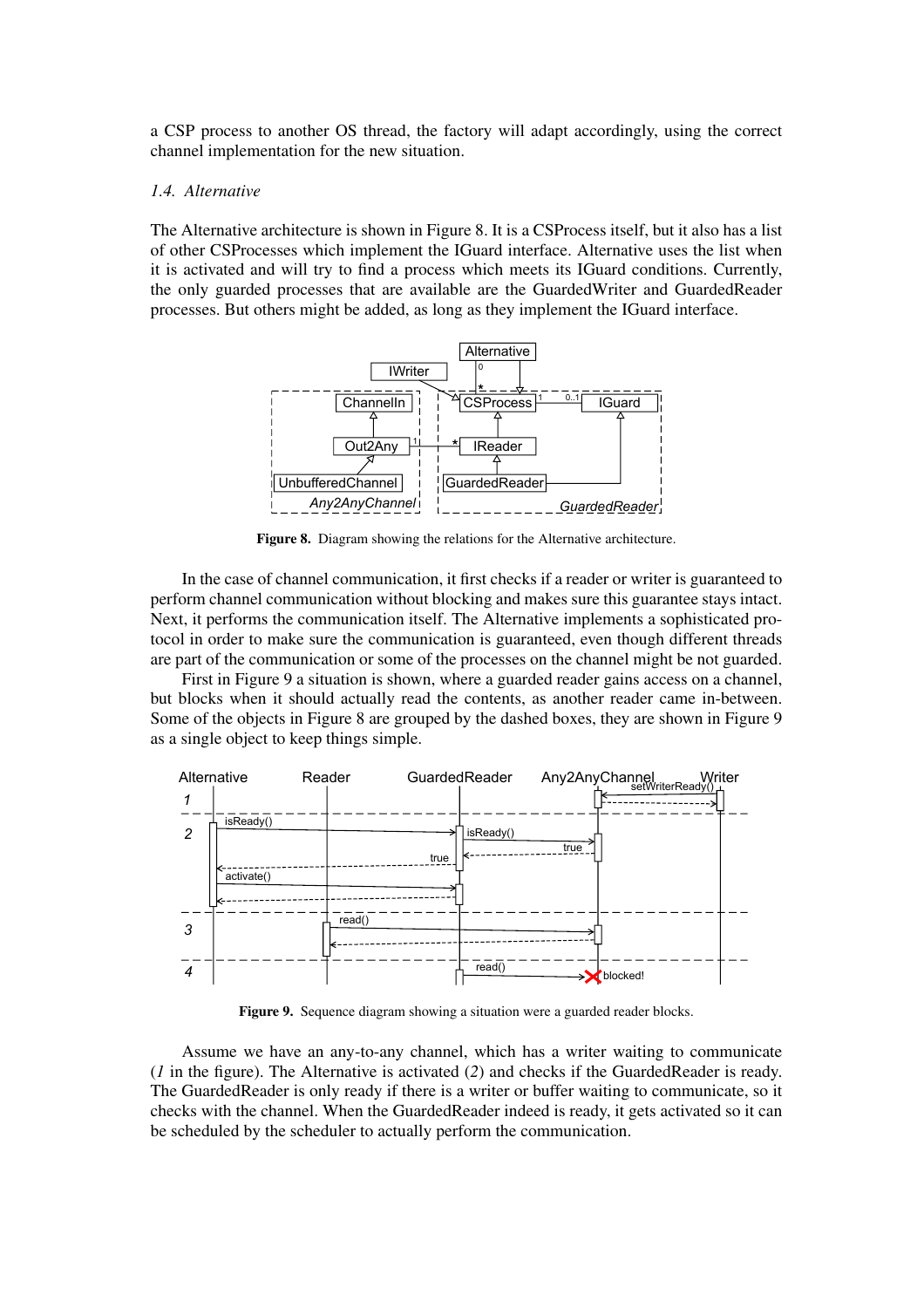Unfortunately before the communication takes place, another Reader is activated and wants to communicate on the channel as well  $(3)$ , since there is a writer present the communication takes place. Later, the GuardedReader is activated (*4*), but the writer is not available anymore and the GuardedReader is blocked, even though it gained access to the channel through the Alternative.

To prevent such behaviour a more sophisticated method is used, shown in Figure 10. This example describes a situation where both channel ends are guarded to be able to describe the protocol completely. Whether this situation is used in real applications or not is out of scope.

Again the writer registers at the channel, telling that it is ready to write data (*1*). There is no reader available yet, so the write is put in the *ready list* and gets a *false* as result. Next, Alternate2 continues to look for a process which can be activated, but this is not interesting for the current situation.



Figure 10. Sequence diagram showing the correct situation.

Alternate1 checks whether the GuardedReader is ready or not, when it becomes active (*2*). Since the *ready list* has items on it, the channel is ready for communication. To prevent that other readers are interfering with our protocol, the channel gets locked. If Reader wants to read from the channel it gets blocked due to the lock. This is in contrast with the previous example, where the GuardedReader got wrongly blocked.

When the *isReady()* request returns positive, the Alternative1 checks whether another, previously *isReady()* requested, guard has not been reconfirmed. If this is not the case, it will *lock()* the Alternative for exclusive reconfirm request, preventing other guards taking over the current communication.

Before the actual transfer, Alternative1 needs to check whether the GuardedWriter is still ready to write. It might be possible that Alternate2 found another process to activate and the GuardedWriter is not ready anymore. Using the *confirm()* method, Alternative1 asks the channel for this and the channel forwards the question at Alternate2 via GuardedWriter with the *reconfirm()* method. Assuming that the GuardedWriter is still ready, the channel directly performs the *transfer* of data. This is not necessary, but is more efficient as the channel becomes available for other communications earlier.

In the end, Alternative1 revokes the *isReady()* requests of its other guarded processes, since a process was chosen, and it activates GuardedReader. For this example situation it is unnecessary, since the transfer is completed already, but for other (non reader/writer) processes it is required to run the guarded process code. Also, the GuardedReader might be used to activate a chain of other processes.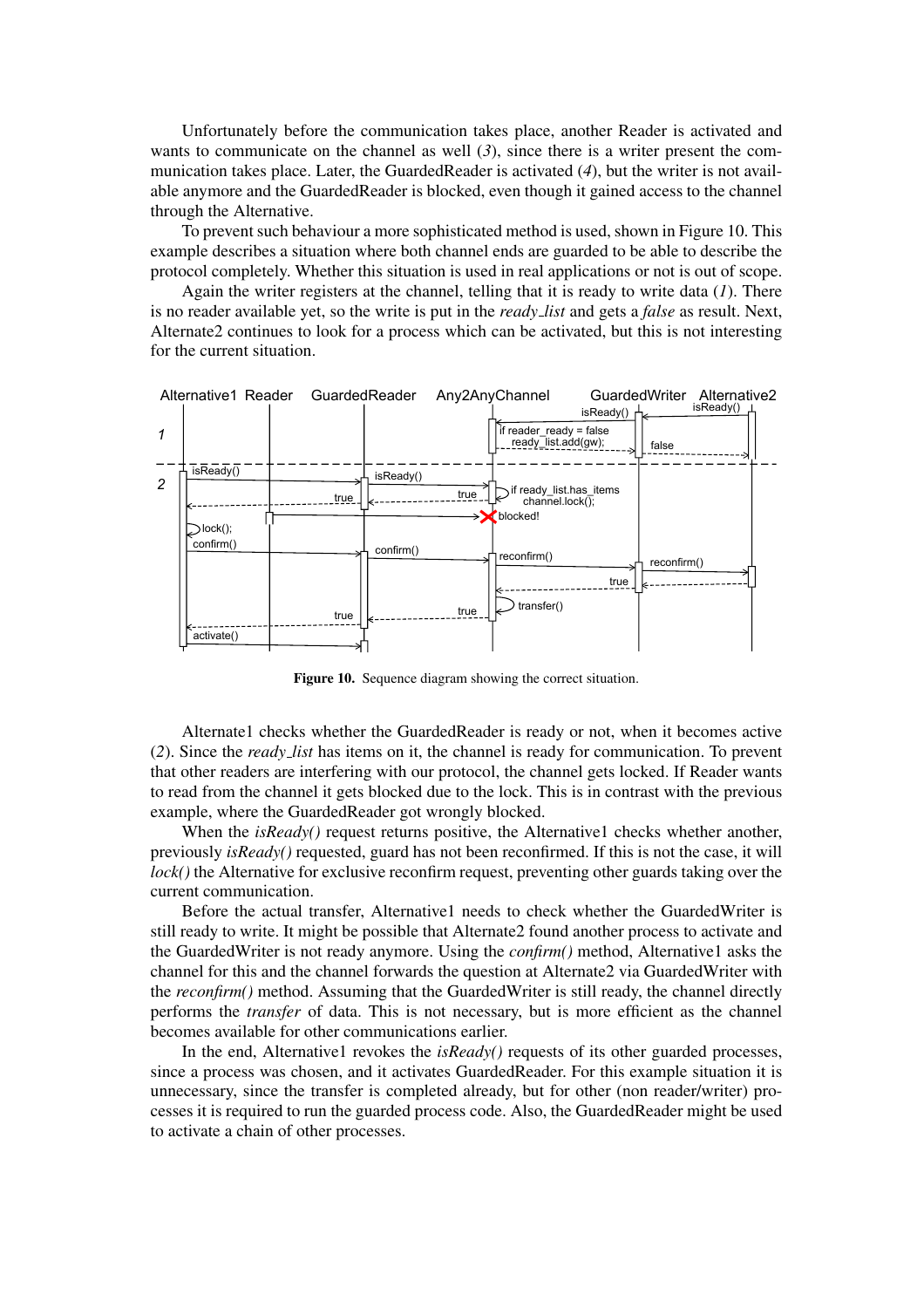The described alternative sequence of Figure 10 has been tested for some basic use cases. Although it is not formally proven, it is believed that this implementation will satisfy the CSP requirements of the alternative construction.

#### 2. Results

This section shows some of the results of the tests performed on/with the LUNA framework. The tests compare LUNA with other CSP frameworks, to see how the LUNA implementation performs.



Figure 11. Overview of the used test setup.

All tests in this section are performed on a embedded PC/104 platform with 600 MHz x86 CPU as shown in Figure 11. It is equipped with an FPGA based digital I/O board to connect it with actual hardware when required for the test. While implementing and testing LUNA, QNX seemed to be slower than Linux. To keep the test results comparable, all presented tests are executed under QNX (version 6.4.1) and compiled with with the corresponding qcc (version 4.3.3) with the same flags (optimisation flag: -O2) enabled.

# *2.1. Context-switch Speed*

After the threading model was implemented, a context-switch speed test was performed to get an idea of the efficiency of the LUNA architecture and implementation. To measure this speed, an application was developed consisting of two threads switching 10,000 times. The execution times were measured and the average switching time was calculated to get a more precise context-switching time. Table 1 shows these times.

| Platform           | OS thread $(\mu s)$ | User thread( $\mu$ s) |
|--------------------|---------------------|-----------------------|
| $CTC++$ 'original' |                     | 4.275                 |
| $C++CSP2$          | 3.224               | 3.960                 |
| $CTC++ONX$         | 3.213               |                       |
| LUNA ONX           | 3.226               | 1.569                 |

Table 1. Context-switch speeds for different platforms.

The *CTC++ 'original'* row shows the test results of the original CTC++ library compiled for QNX. It is not a complete QNX implementation, but only the required parts for the test are made available. In order to be able to compile the CTC++ library for QNX, some things needed to change:

- The set  $\text{imp}/\text{long}$  implementation used when switching to another User thread. The Stack Pointer (SP) was changed to use the correct field for QNX.
- Linux does not save the signal mask by default when executing set imp and longjmp. QNX does, which slows down the context switches considerable. Therefore, the '.' versions of set jmp and long imp are used for the QNX conversion.
- *•* The compiler and its flags in order to use the QNX variants.
- The inclusions of the default Linux headers are replaced with their QNX counterparts.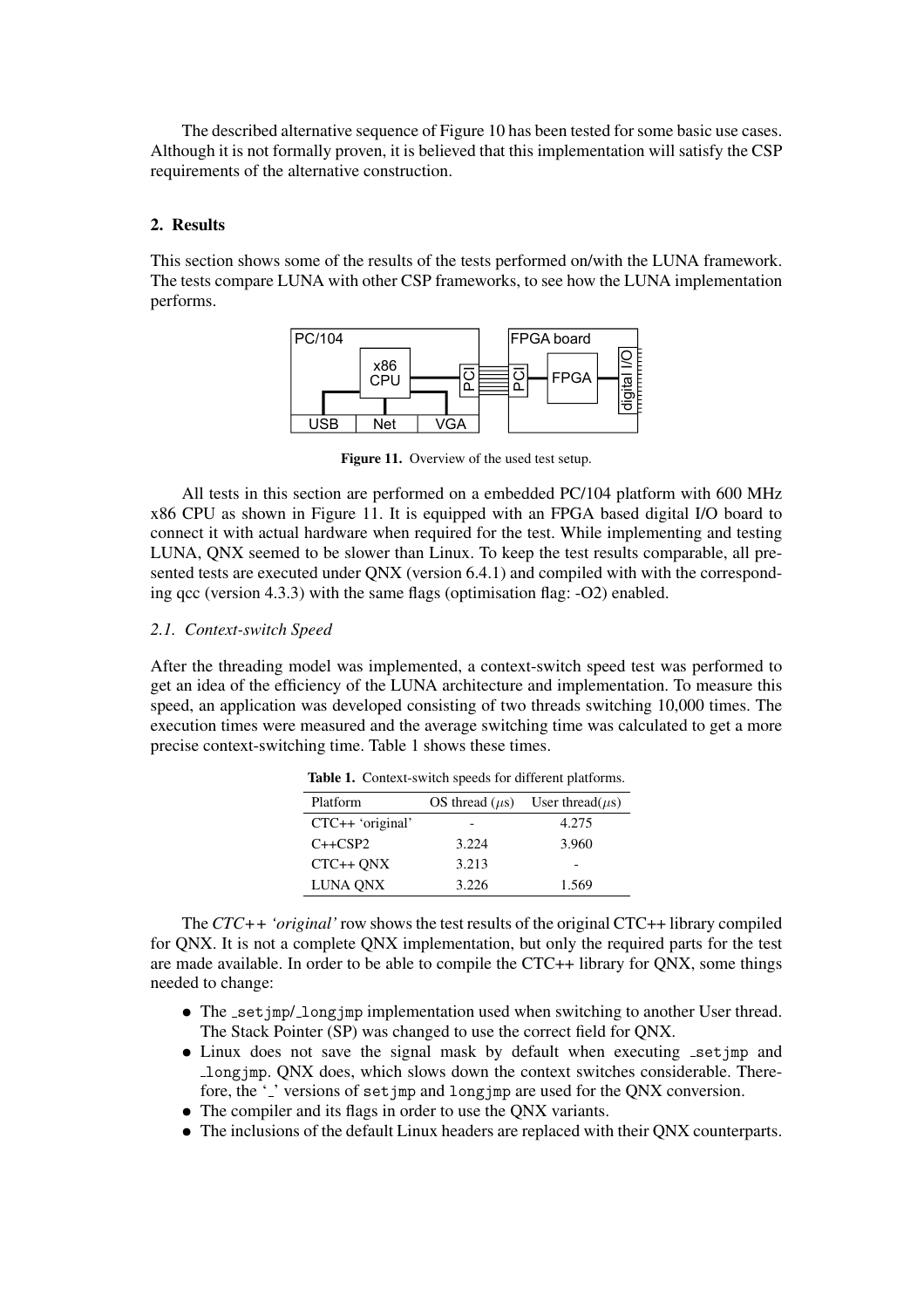• Some platform-dependent code did not compile and is not required to be able to run the tests, so it was removed.

To use the C++CSP2 library with QNX, the same changes were made as for CTC++ library except the SP modification, as it was not required for C++CSP2. As mentioned the setjmp/ longjmp are used for the quick conversion to QNX, although the library already used long jmp, but not set jmp. This might indicate that the author knew of this difference and intended different behaviour. The QNX implementation for the C++CSP2 library is also not complete, only the required parts are tested, all other parts are not tested for compatibility. For the test a custom application was created as the provided C++CSP2 test suite did not contain a pure context switching test.

*CTC++ QNX* [20] is an initial attempt to recreate the CTC++ library for QNX. It was not completely finished, but all parts needed for the commstime benchmark are available.

*LUNA QNX* is the new LUNA framework compiled with the QNX platform support enabled. For other platforms the results will be different, but the same goes for the other libraries.

The *OS thread* column shows the time it takes to switch between two OS threads. The *User thread* column shows the time it takes to switch between two User threads placed on the same OS thread.

For LUNA it is clear that the OS thread context-switches are slower than the User thread switches, which is expected and the reason for the availability of User threads. All 3 OS thread implementations almost directly invoke the OS scheduler and therefore have roughly the same context-switch times.

A surprising result is found for C++CSP2: The OS thread context-switch time is similar with the User thread time. The User threads are switched by the custom scheduler, which seems to contain a lot overhead, probably for the CSP implementation. Expected behaviour is found in the next test, when CSP constructs are executed. In this test the custom scheduler gets invoked for the OS threads as well, resulting in an increase of OS context switch time. In this situation the User threads become much faster than the OS threads.

The context-switch time for the LUNA User threads is much lower compared to the others. The LUNA scheduler has a simple design and implementation, as the actual CSP constructs are in the CSProcess objects themselves. This approach pays off when purely looking at context-switch speeds. The next section performs a test that actually runs CSP constructs, showing whether it also pays off for such a situation.

#### *2.2. Commstime Benchmark*

To get an better idea of the scheduling overhead, the commstime benchmark [21] is implemented, as shown in Figure 12. This test passes a token along a circular chain of processes. The Prefix process starts the sequence by passing the token to Delta, which again passes it on to the Prefix via the Successor process. The Delta process also signals the TimeAnalysis process, so it is able to measure the time it took to pass the token around. The difference between this benchmark and the context-switch speed test, is that in this situation a scheduler is required to activate the correct CSP process depending on the position of the token.

Table 2 shows the cycle times for each library for the commstime benchmark. The commstime tests are taken from the respective examples and assumed to be optimal for their CSP implementation. LUNA QNX has two values: the first is for the LUNA channel implementation and the second value for the QNX channel implementation. It is remarkable that the QNX channels are slower than the LUNA channels. This is probably due to the fact the QNX channels are always any-to-any and the used LUNA channels one-to-one. The amount of context-switches of OS threads is unknown, since the actual thread switching is handled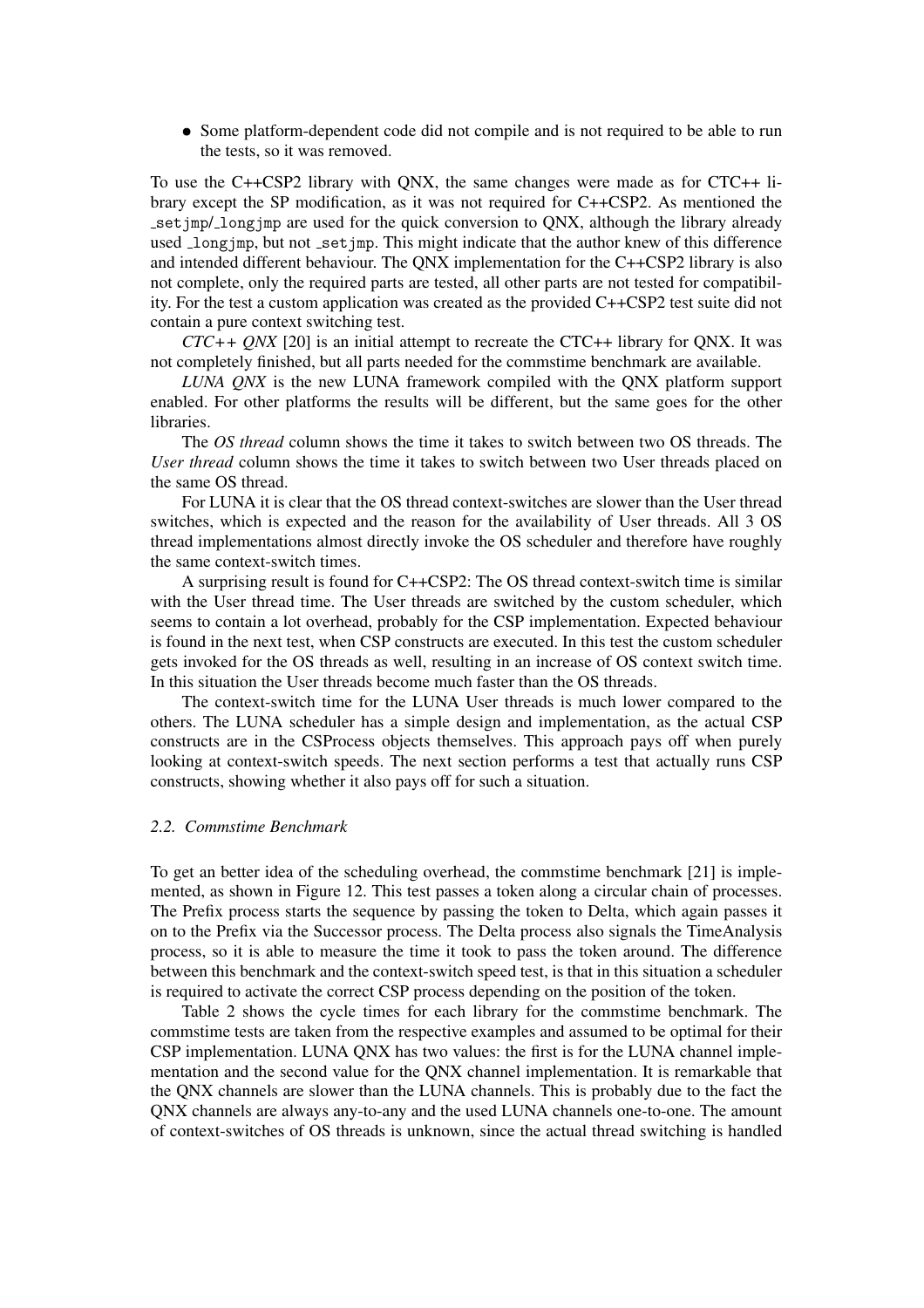

Figure 12. Model of the commstime benchmark.

by the OS scheduler having preemption capabilities and there is no interface to retrieve this data.

Table 2. Overhead of the schedulers implemented by the libraries for their supported thread types.

| Platform           | Thread<br>type | Cycle time $(\mu s)$ | # Context-switches | # Threads |
|--------------------|----------------|----------------------|--------------------|-----------|
| $CTC++$ 'original' | User           | 40.76                | 5                  |           |
| $C++CSP2$          | OS             | 44.59                |                    | 4         |
|                    | User           | 18.60                | 4                  | 4         |
| $CTC++ONX$         | OS             | 57.06                |                    | 4         |
| <b>LUNA ONX</b>    | OS             | 28.02/34.03          |                    | 4         |
|                    | User           | 9.34                 | 4                  | 4         |

Normally, the library is used with modeling tools in combination with code generation. This would result in a different implementation of the commstime benchmark. In general, the readers and the writers become separate processes, instead of integrated within the Prefix, Delta, Successor and TimeAnalysis processes. For example, in this situation the Successor is implemented using a sequential process containing a reader, an increment and a writer process.

Table 3 shows the results when gCSP in combination with code generation is used to design the commstime benchmark application. gCSP code generation is only available for  $CTC++$ , so for LUNA the  $CTC++$  code is rewritten manually as if it would have been generated.

| Platform           | Thread<br>type | Cycle time $(\mu s)$ | # Context-switches | # Threads |
|--------------------|----------------|----------------------|--------------------|-----------|
| $CTC++$ 'original' | User           | 88.89                | 10                 | 6         |
| $C++CSP2$          | OS             | 12554.95             |                    | $+15$     |
|                    | User           | 12896.22             | 19                 | $+15$     |
| $CTC++ONX$         | OS             | 219.71               |                    | 6         |
| <b>LUNA ONX</b>    | OS             | 93.23/99.62          |                    | 10        |
|                    | User           | 29.87                | 14                 | 10        |

Table 3. Commstime results when using MDD tools to create the test.

The implementation of the C++CSP2 test was somewhat different compared to the other implementations. Since C++CSP2 threads are destroyed when one cycle is done, they need to be recreated for each cycle. The processes added to sequential process, for example in the Successor, cannot contain a loop, since this would prevent the execution of the second and the third process because those processes need to wait on preceding processes. Due to this limitation, the C+CSP2 implementation needs to recreate 15 threads each cycle, hence the +15 in the table. The construction and destruction of these threads generates a lot of overhead, resulting in the high cycle times around 12*.*5*ms*. It was not possible to prevent this behaviour when using the 'code generated' code, due to differences in the design ideas behind the libraries.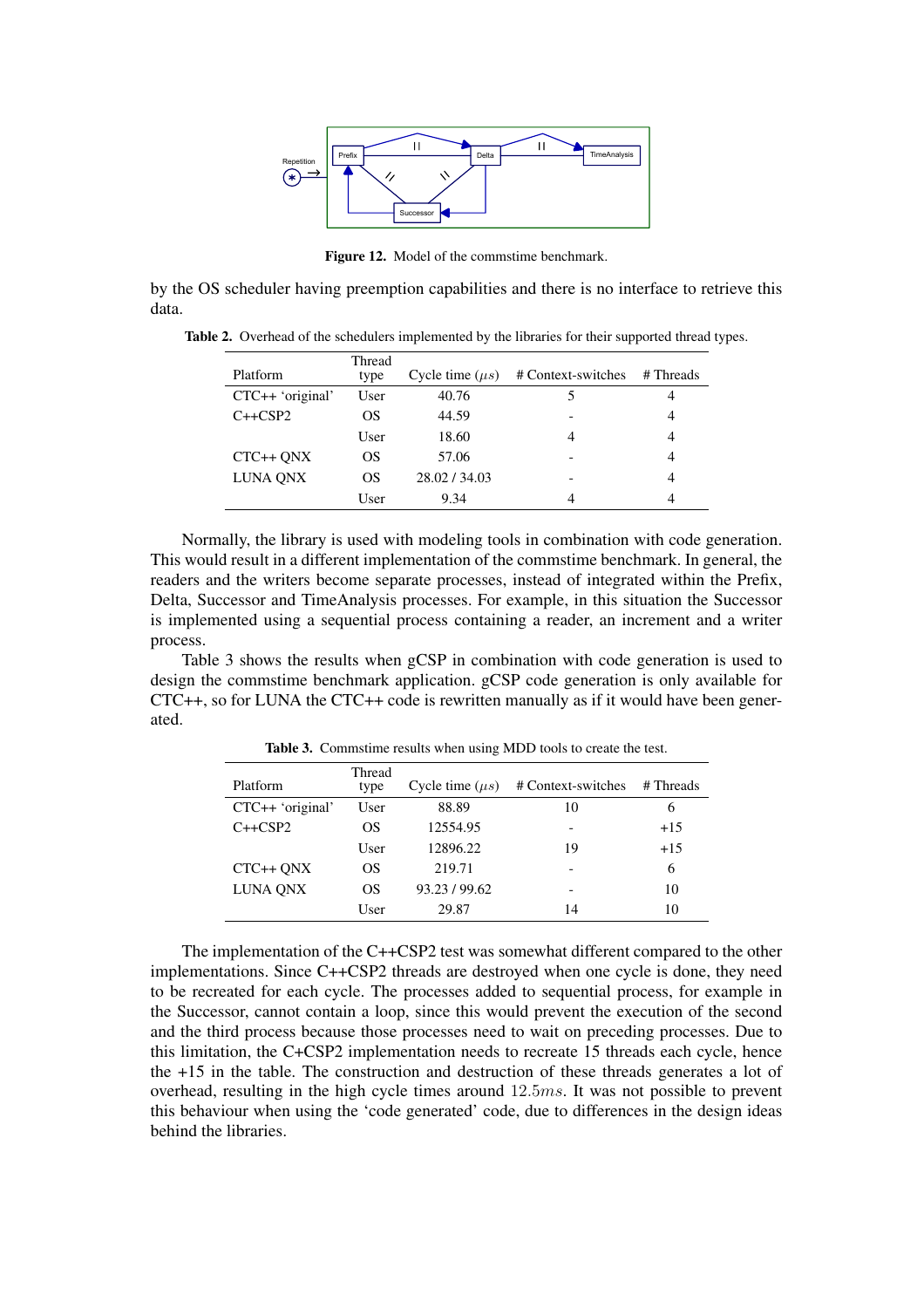The table also shows that the close result of the CTC++ 'original' and the CTC++ QNX libraries were accidental. Now the difference is bigger, which is expected since the CTC++ QNX library uses OS threads which have much more overhead compared to the User threads. For the first results, the optimised channels of the QNX variant probably resulted in the small difference between the two.

The benchmark results of LUNA are much better compared to the CTC++ library. Furthermore the LUNA results are better than the C++CSP2 results when looking at Table2. This is due to the efficient context-switches, as described in the previous section. When compensating for the required context-switch times, the results for C++CSP2 and LUNA are similar.

When comparing both tables, it is clear that using MDD tools with code generation results in slower code. For simple applications it is advisable to manually create the code, especially for low-resource embedded systems. When creating a complex application to control a large setup, like a humanoid robot, it saves a lot of development time to make use of the MMD tools. For this 'code generated' results, the LUNA framework has good cycle times, which is encouraging since the planning of TERRA, the new MDD tool, which will feature code generation for LUNA. It is advisable for such an MDD tool to invest effort into optimising code generation to get good performance on the target system.

#### *2.3. Real Robotic Setup*

Next, an implementation for a real robotic setup was developed with LUNA, to see whether it is usable in a practical way. To keep things easy for a first experiment, a simple pan-tilt setup is used, with 2 motors and 2 encoders. These 2 degrees of freedom can be controlled using a joystick. The control algorithm of this setup requires about 50 context switches to completely run one cycle.

The CTC++ library already has an implementation for this setup available and a similar implementation was made for LUNA to keep the comparison fair. Real-time logging functionality was added in order to be able to measure timing information and to compare LUNA with the CTC++ library.

Table 4 shows the timing results of LUNA and the CTC++ implementation. The experiments have been performed with 100*Hz* and 1*kHz* sample frequencies, so each control loop cycle should be respectively 10*ms* and 1*ms* long. As the measurements were performed for about 60 seconds, the  $100Hz$  measurements resulted in about 6,000 samples and the 1 kHz resulted in about 60,000 samples. The processing time is found by subtracting the idle time from the cycle time. The idle time is calculated by measuring the time between the point where the control code is finished and the point where the timer fires an event for the next cycle.

|                       | Frequency | Cycle time $(ms)$ |       |       | Standard            | Processing     |
|-----------------------|-----------|-------------------|-------|-------|---------------------|----------------|
| Platform              | (Hz)      | Mean              | Min   | Max   | deviation $(\mu s)$ | time $(\mu s)$ |
| $CTC++$ 'original'    | 100       | 11.00             | 10.90 | 11.11 | 14.8                | 199.0          |
|                       | 1000      | 1.18              | 0.91  | 2.10  | 386.5               | 174.5          |
|                       | 1000.15   | 1.00              | 0.91  | 1.10  | 20.7                | 172.5          |
| LUNA ONX User threads | 100       | 10.00             | 9.93  | 11.00 | 39.6                | 111.6          |
|                       | 1000      | 1.00              | 0.80  | 2.01  | 35.8                | 89.3           |
|                       | 1000.15   | 1.00              | 0.79  | 1.21  | 33.2                | 87.3           |
| LUNA QNX OS threads   | 100       | 10.00             | 9.97  | 11.00 | 39.1                | 214.3          |
|                       | 1000      | 1.00              | 0.96  | 2.00  | 14.4                | 185.6          |
|                       | 1000.15   | 1.00              | 0.95  | 1.05  | 8.3                 | 190.8          |

|  |  |  |  | <b>Table 4.</b> Timing results of the robotic implementation. |
|--|--|--|--|---------------------------------------------------------------|
|--|--|--|--|---------------------------------------------------------------|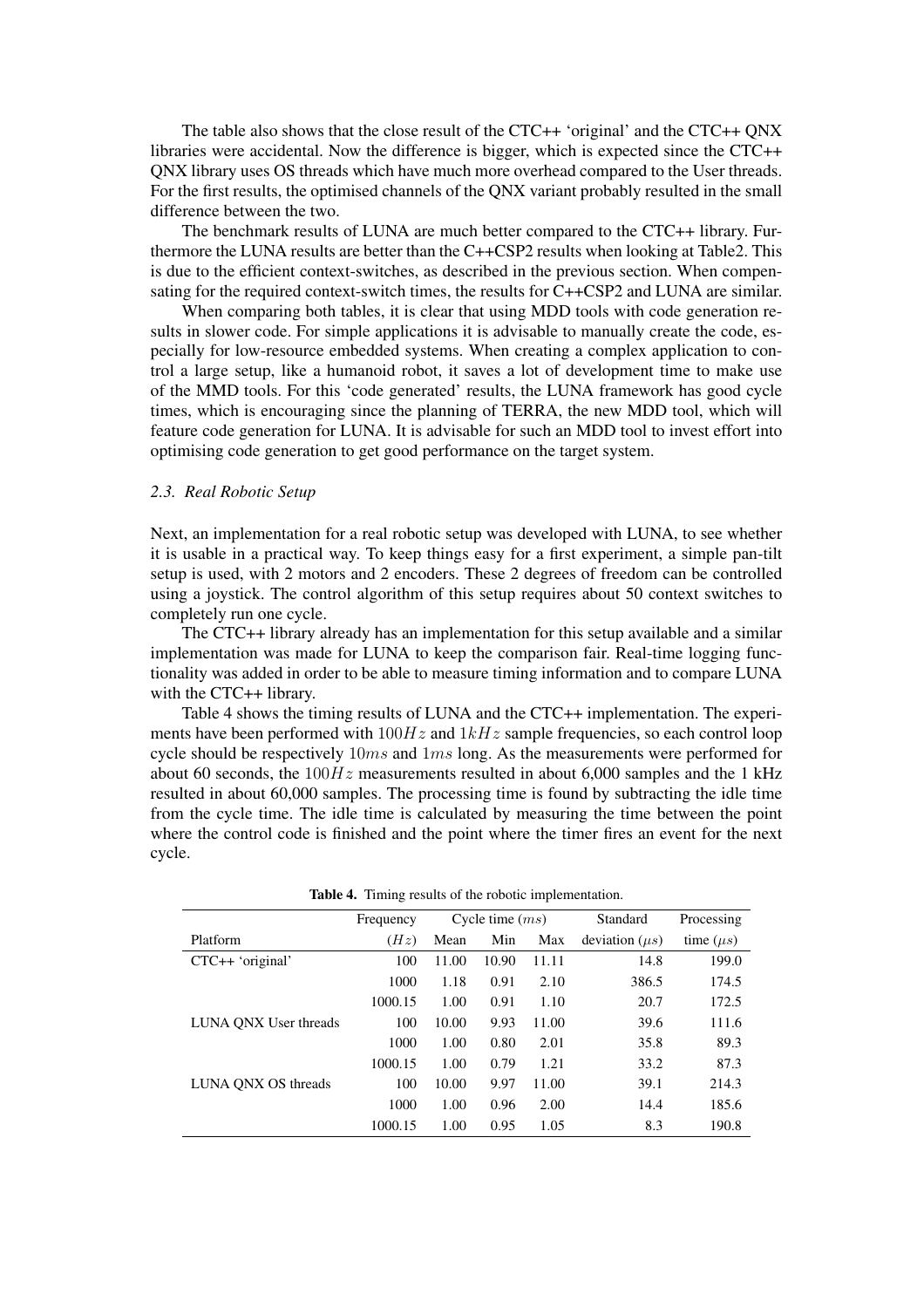The results show that LUNA performs well within hard real-time boundaries. The mean values are a good match compared to the used frequencies and a low standard deviation value shows that the amount of missed deadlines is negligible.

Due to periodically missed clock ticks, the maximum cycle time of the  $1kHz$  measurements is twice the sample time. This phenomenon can be explained by the mismatch between the requested timer interval and the PC/104's hardware timer [22]. The timer can not fire exactly every 1*ms*, but instead it fires every 0*.*999847*ms* and for every 6535 instances the timer will not fire. In the  $100Hz$  case this will not be noticed, because the cycle time is large enough and these kind of errors are relatively small.

When looking at the CTC++ 'original' implementation, it is seen that the  $100Hz$  results are good as well, although the mean cycle time, shows that the obtained frequency is 90*.*9*Hz* instead of  $100Hz$ . Same goes for the  $1kHz$  measurement where a  $847.5Hz$  frequency was obtained instead. From this it can be concluded that CTC++ has problems to closely provide the requested frequencies. For a frequency of  $1kHz$ , the standard deviation becomes very large.

A third frequency was also measured,  $1000.15Hz$ , which is an exact match with the available frequency of the setup. This solves the very large standard deviation and the incorrect mean cycle times for the CTC++ library. It should be noted that this frequency is setup dependent and therefore needs to be measured for each setup separately, in order to gain these good results.

The frequency of  $1000.15Hz$  indeed solves the maximum cycle times of LUNA being two periods long. For setups which needs to be extremely accurate this is important, as it can make the difference between an industrial robot moving smoothly or scratching your car. The other values are not much different, showing that LUNA is more robust for all frequencies than the CTC++ library and frequency tuning is not required to get reasonable hard real-time properties.

It is also noticeable that the processing times for the LUNA User threads are lower compared to the CTC++ processing times. Suggesting that the overhead is much lower and that more resources are available for the controlling code. Even the LUNA OS threads processing times are comparable with the CTC++ User thread processing times.

#### 3. Conclusions

Good results are obtained using LUNA, it has fast context-switches and the commstime benchmark is faster than the C++CSP2 and CTC++ implementations.

These benchmark results are good but the main requirement, the real-time behaviour of the library, is much more important when controlling robotic setups. The simple robotic setup indeed performed as expected; it reacts smoothly on the joystick commands. The maximum and minimum cycle time values are close to the (requested) mean cycle time and the standard deviation values are low, showing that the hard real-time properties of LUNA are good.

The choice for QNX is not that obvious anymore when the provided rendezvous channels are only usable between OS threads. Nonetheless, QNX provides a good platform to build a real-time framework, there is enough support from the OS to keep implementation tasks maintainable.

All requirements mentioned in the introduction are met. The first three of them are obvious: LUNA is a hard real-time, multi-platform, multi-threaded framework.

Scalability is also met, even though LUNA was not yet tested with a big (robotic) setup, early scalability tests showed that having 10,000 processes poses no problem.

The CSP execution engine is the only implemented execution engine at the moment. But the requirement to not be dependent on it is met, as it is possible to turn it off and use the User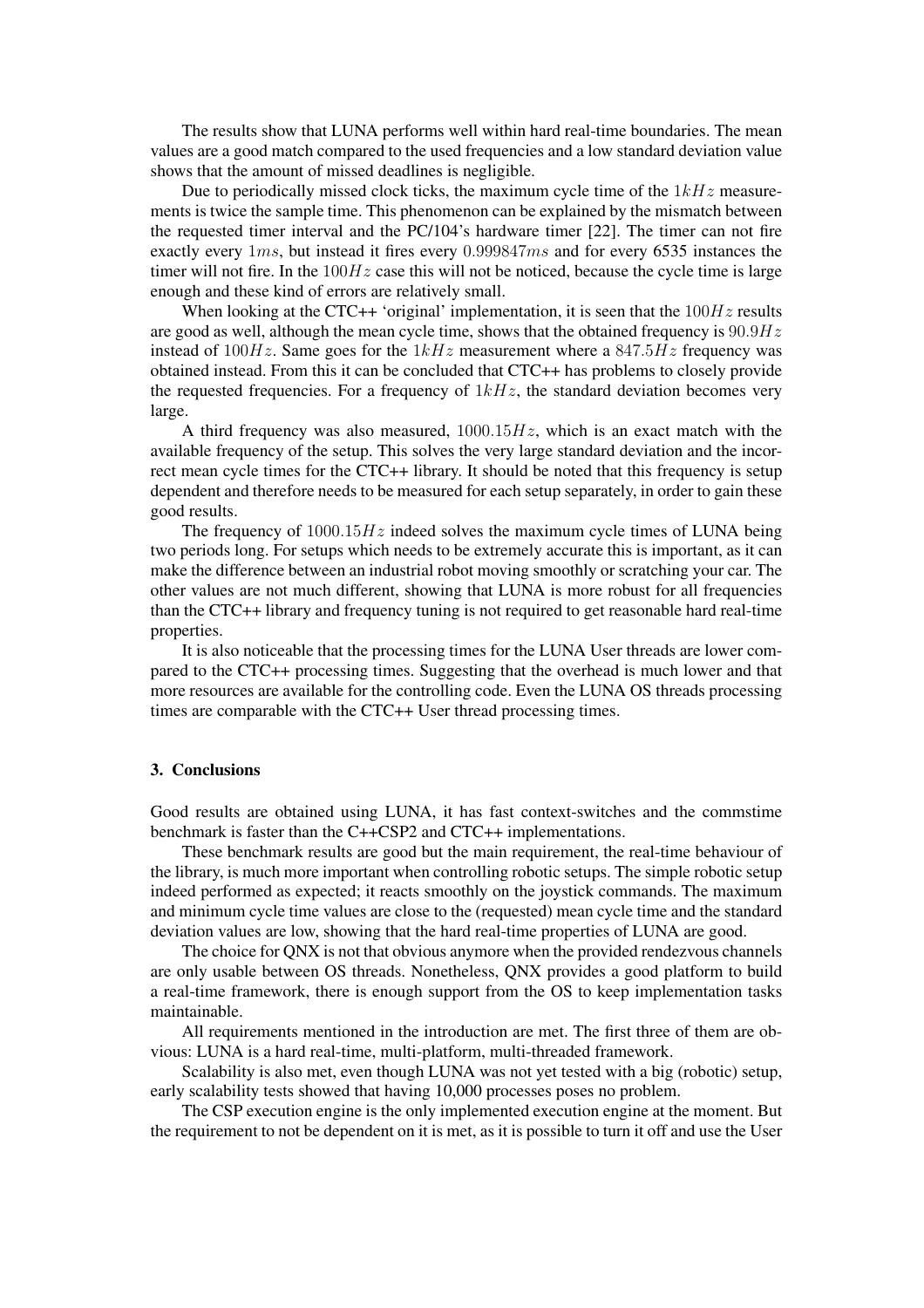and OS threads in a non CSP related way. Using the provided interface it is also possible to add other execution engines like a state machine execution engine.

Developing applications using LUNA is straightforward, for example one does not need to keep the type of threads and channels in mind while designing the control application. It is possible to just create the CSP processes, connect them with channels and let the LUNA factories decide on the actual implementation types.

Finally, Debugging and Tracing is also not a problem – it is possible to enable the debugging component if required. This component contains means for debugging and tracing the other components as well as the application is being developed. It is also possible to send the debug and trace information over a (local) network to a development PC, in order to have run-time analysis or to store it for off-line analysis.

The required logger does not influence the executing application noticeable as it is a realtime logger. It has predefined buffers to store the debug information and only when there is idle CPU time available, it sends the buffered content over the network freeing up the buffer for new data.

Especially logging the activation of processes is interesting, as this could provide valuable timing information, like the cycle time of a control loop or the jitter during execution. So it is possible to influence the application with external events and directly see the results of such actions. It is also possible to following the execution of the application by monitoring the states (running, ready, blocked, finished) of the processes. This information could also be fed back to the MDD tool, in order to show these states in the designed model of the application.

For *future work* an implementation for Linux (and Windows) would be convenient. It is much faster to try out new implementation on the development PC than on a target. Of course this requires more work, hence the choice to support QNX first, but it certainly pays off by reducing development time. The flexibility to easily move processes between the groups of OS and User threads reduces development time even more, as the developer does not required to change his code when moving processes.

Building the simple robotic setup took some time. There are only about 51 processes to control this setup. Of course this could be less, but it takes too much time to develop controller applications by hand, so code generation for LUNA is required. In order to attract users to start using LUNA – and also for educational purposes – code generation is required. So, soon after LUNA evolves into an initial and stable version, TERRA needs to be built as well to gain these advantages and properly use LUNA.

When TERRA and code generation are available, algorithms to optimise the model for a specified target with known resources can be implemented. Before code generation, these algorithms [19] can schedule the processes automatically in an optimal manner for the available resources. These scheduling algorithms are also interesting for performing timing analysis of the model, in order to estimate whether the model will be able to run real-time with the available resources.

To see whether LUNA is capable of controlling setups larger than the example setup, it is planned to control the Production Cell [23] with it. It is already partially implemented, but the work is not completely finished yet.

Performing similar tests, as done in Section 2.3, really shows the advantages of using LUNA. Another planned test with the Production Cell is to control it with Arduinos [24]. The Production Cell has 6 separate production cell units (PCUs), each PCU is almost a separate part of the setup. Using one Arduino for each PCU seems like a nice experiment for distributed usage of LUNA. This would require support for a new platform within LUNA, which does not use operating system related functionalities.